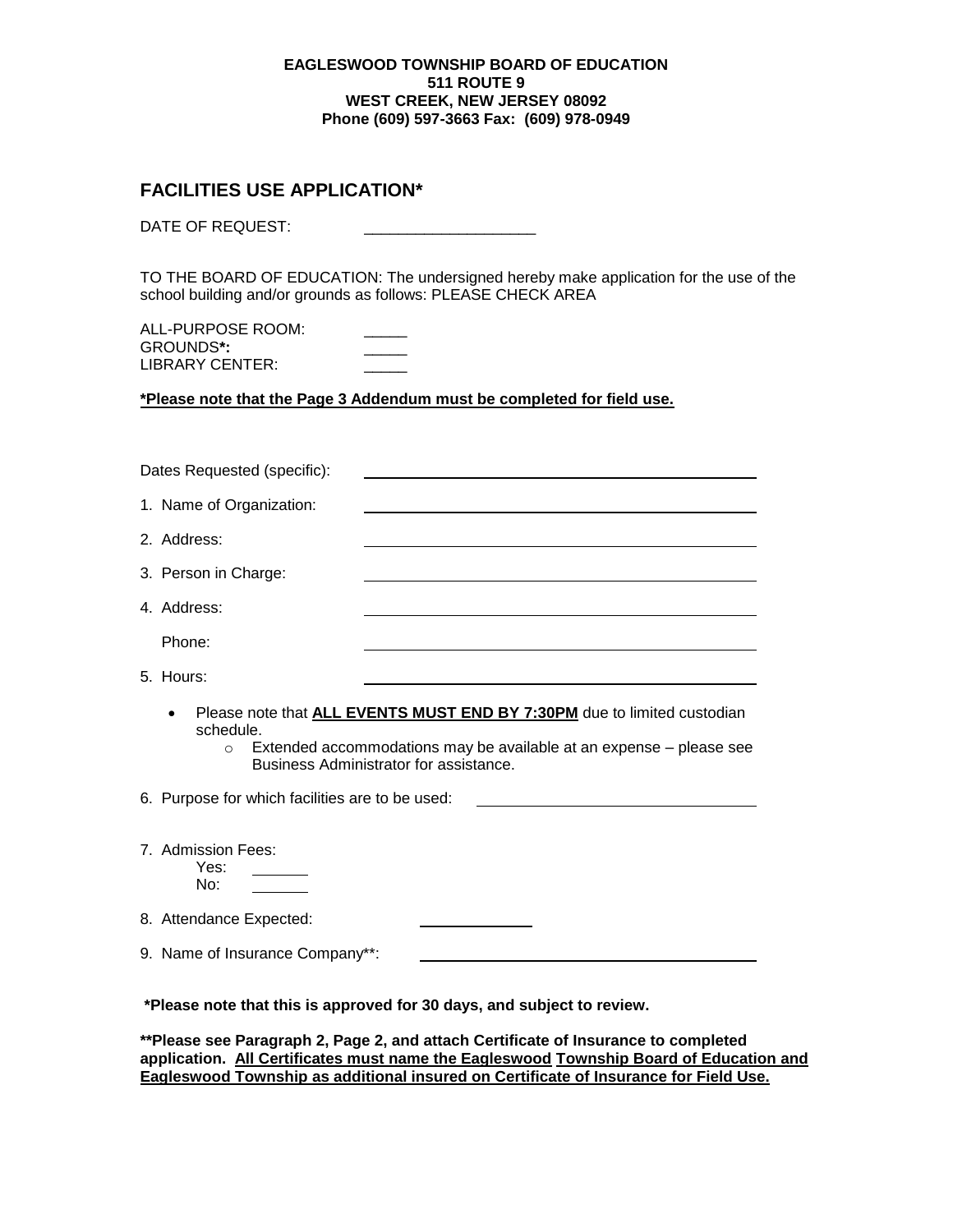The applicant, and the person or persons whose signature (s) appear below, will acknowledge that no person will be excluded from the activity being sponsored because of race, color, national origin, or sex. That they are familiar with the rules and regulations pertaining to the use of school facilities, and have received a copy of same, and that they agree to pay the Eagleswood Township Board of Education for any charge which may be involved for the use of these facilities. Facility charges will be made unless a cancellation is received three (3) days prior to dates requested.

"The applicant agrees to indemnify and hold harmless the Board of Education of the Township of Eagleswood from any and all claims which may arise from use of the school district's facilities by the applicant and/or the applicant's employees, members, guests and/or invitees. In addition, the applicant will provide to the district of certificate of insurance indicating that public liability insurance in the amount of \$750,000 is in effect on the date or dates involved and the school district is designated as a named insured under the policy."

| NAME OF ORGANIZATION TO BE BILLED: |          |  |
|------------------------------------|----------|--|
| AUTHORIZED REPRESENTATIVE:         |          |  |
| ADDRESS:                           | (Signed) |  |

PHONE:

NAME OF PERSON SUPERVISING ACTIVITY:

A stamped, self-addressed envelope must accompany the application. A copy of the application will be returned in the envelope endorsed below. Please return the completed application to the Eagleswood Township Board of Education at address stated on page one.

#### **STATEMENT OF THE EAGLESWOOD TOWNSHIP BOARD OF EDUCATION**

I have read the above application and hereby certify that it will not interfere with the school calendar or school programs in any way, and that the area requested will be vacant at the time and area stated.

Date:

Signed:

Deborah Snyder **Superintendent** 

I certify that the area requested has been approved at a regular meeting of the Eagleswood Township Board of Education and has been reserved for your organization.

Date of Board Approval:

Signed:

 Tyler Verga Business Administrator